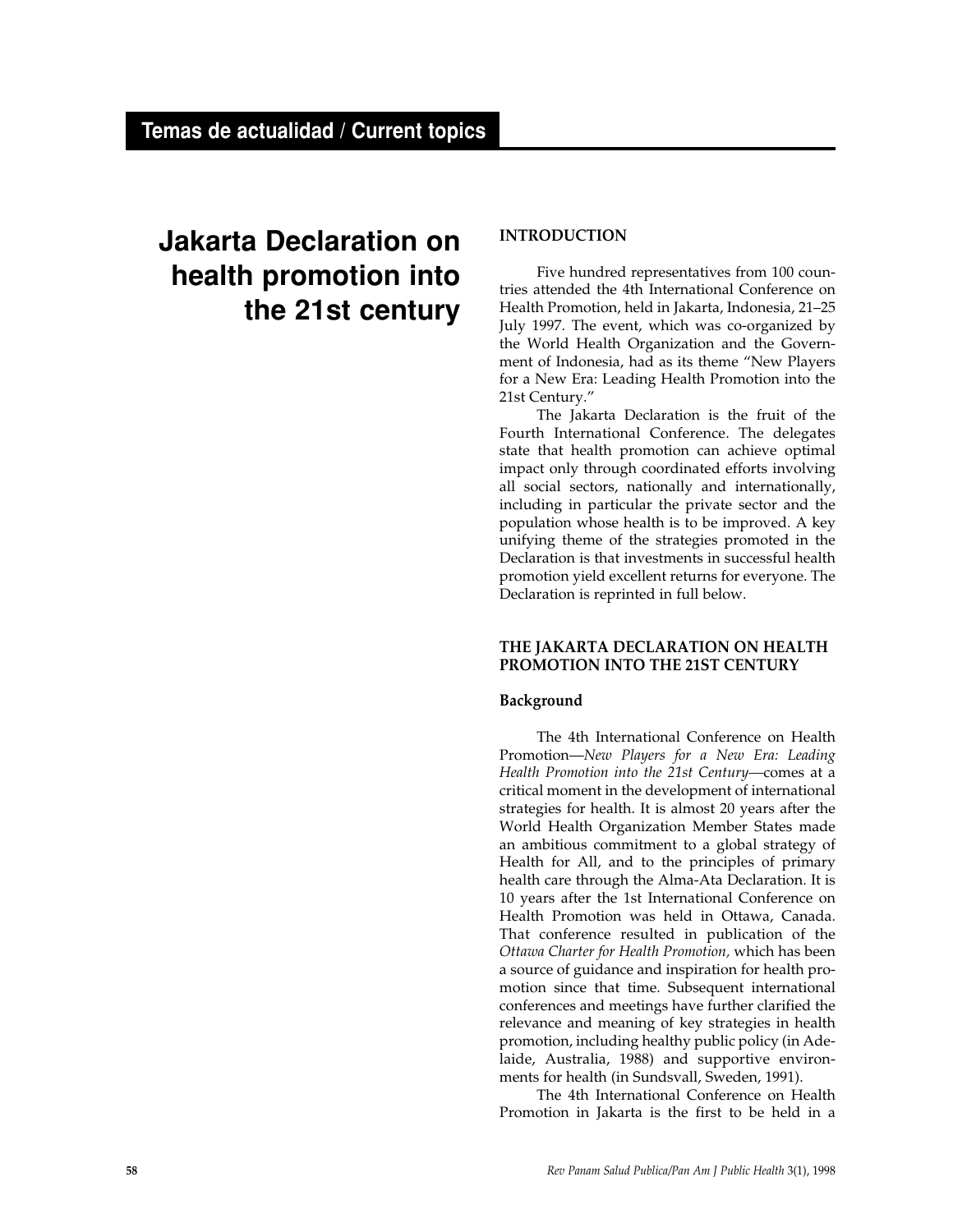developing country and the first to involve the private sector in supporting health promotion. It provides an opportunity to reflect on what has been learned about effective health promotion, to reexamine determinants of health, and to identify the directions and strategies which are required to address the challenges of promoting health in the 21st century.

## **Health promotion is a valuable investment**

Health is a basic human right and essential for social and economic development.

Increasingly, health promotion is being recognized as an essential element of health development. It is a process of enabling people to increase control over and to improve their health. Health promotion, through investments and actions, acts on the determinants of health to create the greatest health gain for people, to contribute significantly to the reduction of inequities in health, to ensure human rights, and to build social capital. The ultimate goal is to increase health expectancy, and to narrow the gap in health expectancy between countries and groups.

The Jakarta Declaration on health promotion offers a vision and focus for health promotion into the next century. It reflects the firm commitment of participants at the 4th International Conference on Health Promotion to draw upon the widest range of resources to tackle health determinants in the 21st century.

## **Determinants of health: new challenges**

Prerequisites for health are peace, shelter, education, social security, social relations, food, income, empowerment of women, a stable ecosystem, sustainable resource use, social justice, respect for human rights, and equity. Above all, poverty is the greatest threat to health.

Demographic trends such as urbanization, an increase in the number of older people, and the prevalence of chronic diseases pose new problems in all countries. Other social, behavioral, and biological changes such as increased sedentary behavior, resistance to antibiotics and other commonly available drugs, increased drug abuse, and civil and domestic violence, threaten the health and well-being of hundreds of millions of people.

New and re-emerging infectious diseases and greater recognition of mental health problems require an urgent response. It is vital that health

promotion evolve to meet changes in the determinants of health.

Transnational factors also have a significant impact on health. These include the integration of the global economy, financial markets and trade, access to media and communication technology, as well as environmental degradation due to the irresponsible use of resources.

These changes shape values, lifestyles throughout the lifespan, and living conditions across the world. Some have great potential for health, such as the development of communications technology; others, such as international trade in tobacco, have a major negative impact.

## **Health promotion makes a difference**

Research and case studies from around the world provide convincing evidence that health promotion works. Health promotion strategies can develop and change lifestyles and the social, economic, and environmental conditions which determine health. Health promotion is a practical approach to achieving greater equity in health.

The five Ottawa Charter strategies are essential for success:

- build healthy public policy;
- create supportive environments;
- strengthen community action;
- develop personal skills;
- reorient health services.

There is now clear evidence that:

- Comprehensive approaches to health development are the most effective. Those which use combinations of the five strategies are more effective than single track approaches.
- Settings offer practical opportunities for the implementation of comprehensive strategies. These include megacities, islands, cities, municipalities, and local communities, their markets, schools, workplaces, and health care facilities.
- Participation is essential to sustain efforts. People have to be at the center of health promotion action and decision-making processes for it to be effective.
- Health learning fosters participation. Access to education and information is essential to achieving effective participation and the empowerment of people and communities.

These strategies are core elements of health promotion and are relevant for all countries.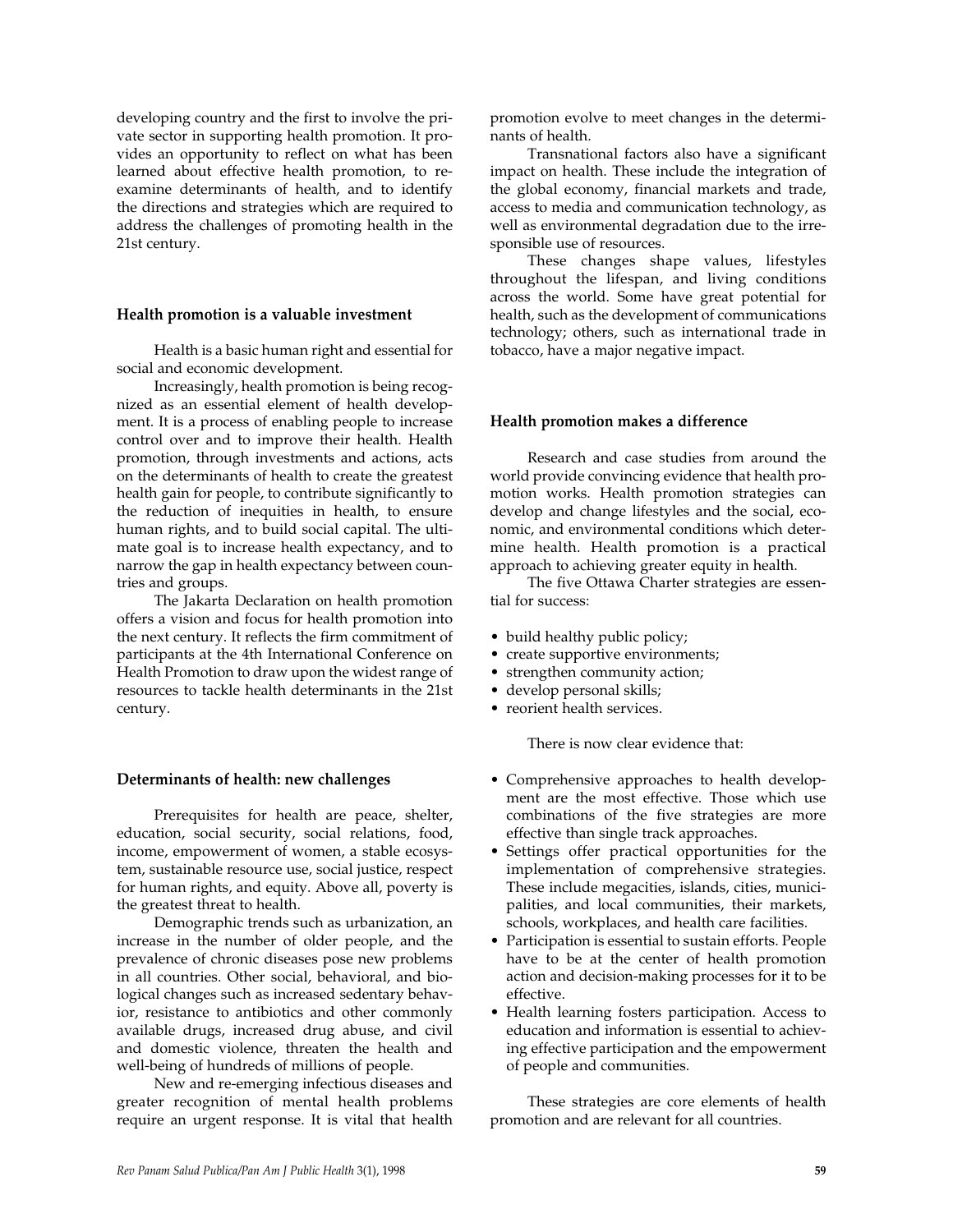### **New responses are needed**

To address emerging threats to health, new forms of action are needed. The challenge for the coming years will be to unlock the potential for health promotion inherent in many sectors of society, among local communities, and within families.

There is a clear need to break through traditional boundaries within government sectors, between government and nongovernment organizations, and between the public and private sector. Cooperation is essential. Specifically, this requires the creation of new partnerships for health on equal ground between the different sectors at all levels of governance in societies.

# **Priorities for health promotion in the 21st century**

*1. Promote social responsibility for health.*

Decision makers must be firmly committed to social responsibility. Both the public and private sectors should promote health by pursuing policies and practices that:

- avoid harming the health of other individuals;
- protect the environment and ensure sustainable use of resources;
- restrict production and trade in inherently harmful goods and substances such as tobacco and armaments, as well as unhealthy marketing practices;
- safeguard both the citizen in the marketplace and the individual in the workplace;
- include equity-focused health impact assessments as an integral part of policy development.

#### *2. Increase investments for health development*.

In many countries, current investment in health is inadequate and often ineffective. Increasing investment for health development requires a truly multisectoral approach, including additional resources to education and housing as well as the health sector. Greater investment for health and reorientation of existing investments—both within and between countries—have the potential to significantly advance human development, health, and quality of life.

Investments in health should reflect the needs of certain groups such as women, children, and older people, and indigenous, poor, and marginalized populations.

#### *3. Consolidate and expand partnerships for health.*

Health promotion requires partnerships for health and social development between the different sectors at all levels of governance and society. Existing partnerships need to be strengthened and the potential for new partnerships must be explored.

Partnerships offer mutual benefits for health through the sharing of expertise, skills, and resources. Each partnership must be transparent and accountable and be based on agreed ethical principles, mutual understanding, and respect. WHO guidelines should be adhered to.

## *4. Increase community capacity and empower the individual.*

Health promotion is carried out *by* and *with* people, not on or to people. It improves both the ability of individuals to take action, and the capacity of groups, organizations, or communities to influence the determinants of health.

Improving the capacity of communities for health promotion requires practical education, leadership training, and access to resources. Empowering individuals demands more consistent, reliable access to the decision-making process and the skills and knowledge essential to effect change.

Both traditional communication and the new information media support this process. Social, cultural, and spiritual resources need to be harnessed in innovative ways.

### *5. Secure an infrastructure for health promotion*.

To secure an infrastructure for health promotion, new mechanisms of funding it locally, nationally, and globally must be found. Incentives should be developed to influence the actions of governments, nongovernmental organizations, educational institutions, and the private sector to make sure that resource mobilization for health promotion is maximized.

"Settings for health" represent the organizational base of the infrastructure required for health promotion. New health challenges mean that new and diverse networks need to be created to achieve intersectoral collaboration. Such networks should provide mutual assistance within and between countries and facilitate exchange of information on which strategies are effective in which settings.

Training and practice of local leadership skills should be encouraged to support health promotion activities. Documentation of experiences in health promotion through research and project reporting should be enhanced to improve planning, implementation, and evaluation.

All countries should develop the appropriate political, legal, educational, social, and economic environments required to support health promotion.